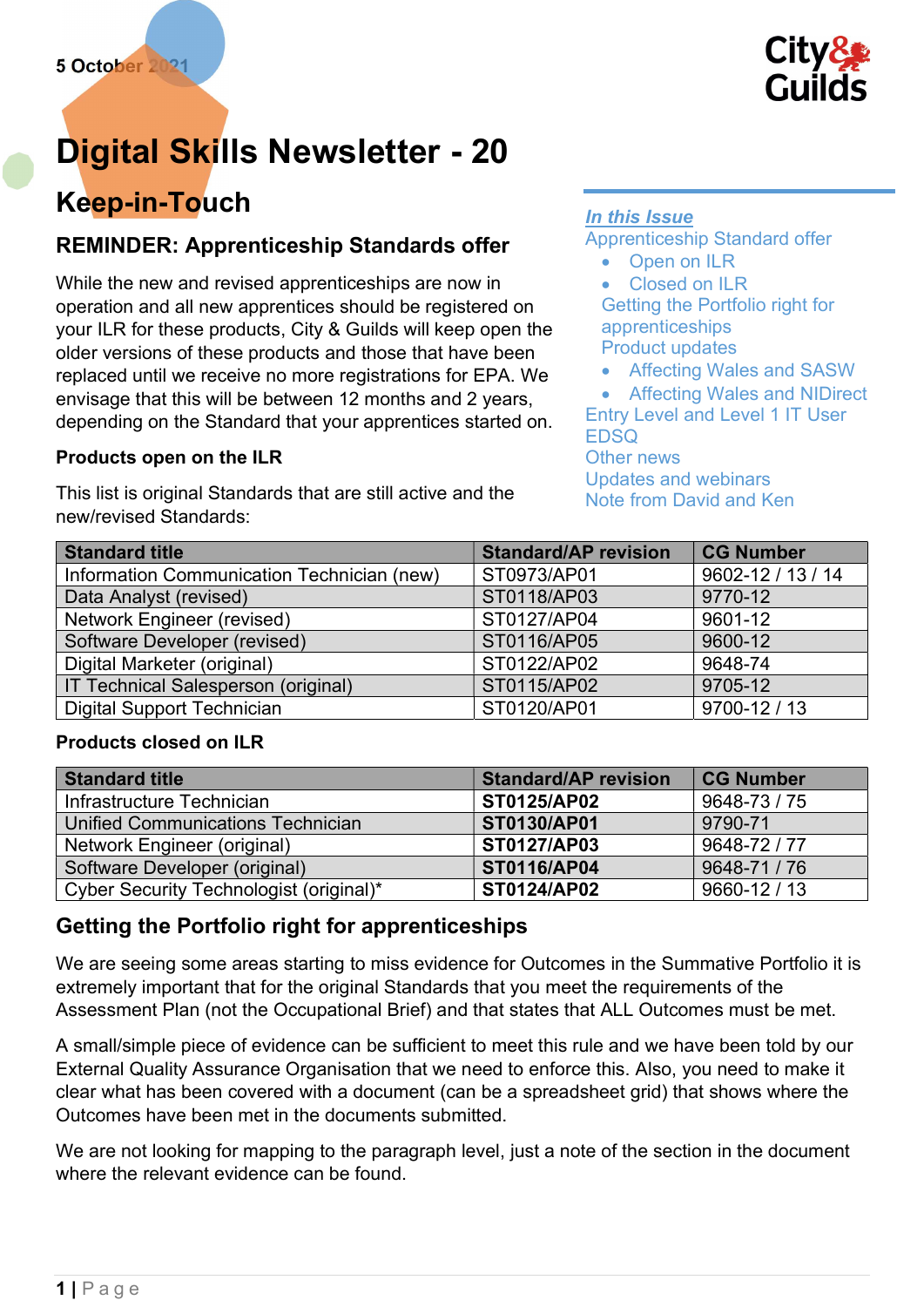#### 5 October 2021

One of the main Standards we have seen this happening is Digital Marketer, so please make sure all DM Apprentices cover ALL Outcomes.



For the new/revised Standards, it is worth nothing that there are specific Knowledge, Skills and Behaviours attached to the Assessment Method Professional Discussion underpinned by a Portfolio. While the Portfolio will not be assessed, it is imperative that the set of KSBs for the Assessment Method are covered in the Portfolio to aid the Professional Discussion, or this could lead to apprentices failing this assessment as part of the EPA.

## Entry Level and Level 1 IT user qualification funding

As of September 2021 the full qualification for Entry Level and Level 1 IT user are no longer funded, as the Government has look to replace them with Essential Digital Skills Qualifications (see update below). While we know that the EDSQs are do not offer the same breadth and depth as the IT user (iTQ) products, it is important that you plan you funding of full qualifications accordingly.

However, almost without exception all the units of the Entry Level 3 product (our 4249 Start IT) and Level 1 (7574) are funded as individual items. This would enable you to continue to offer programmes using the individual units that would gain Unit Certification and – if the Rules of Combination were met – you could still claim a full qualification from us.

These full products also have Digital Credentials and would certainly enhance someone CV that is looking to get a job or change careers.

## Essential Digital Skills Qualifications

City & Guilds is expecting its EDSQ offer to be available to centres later this year and are currently going through the technical evaluation stage with Ofqual. Once we have confirmation of what our qualifications and assessments will look like, we will run webinars to introduce City & Guilds EDSQs to centres.

As mentioned above, you may be interested to know that some units from our 4249 E3 and 7574 L1 IT User qualifications remain funded and are available via the 4249-51 and 7574-90 unit/top-up routes.

## Other news

## 16-18 Traineeships – Delivery opportunity

ESFA are offering the opportunity for additional providers to apply to deliver 16 to 18 traineeships. The window is open until 22 October 2021. Providers can apply for a standalone traineeship contract to deliver traineeships to 16 to 18-year-olds and the new contracts are each worth up to £300,000 per provider. To be eligible, you must meet the following criteria –

- Have a current Ofsted grade 1 (outstanding) or grade 2 (good) with an ESFA contract, funding agreement or grant for the 2021 to 2022 academic year. Alternatively, ESFA will consider existing traineeship providers that have a 19 to 24 traineeship 2021 to 2022 contract without an Ofsted grade 1 or 2.
- Not be in formal intervention for minimum standards or inspection.
- Not been issued with a notice to improve, additional conditions of funding or additional contractual obligations prohibiting them from growth.
- Not be subject to an investigation for breach of contract and/or failed audit in the past 3 years.
- Not have a financial health grade of inadequate.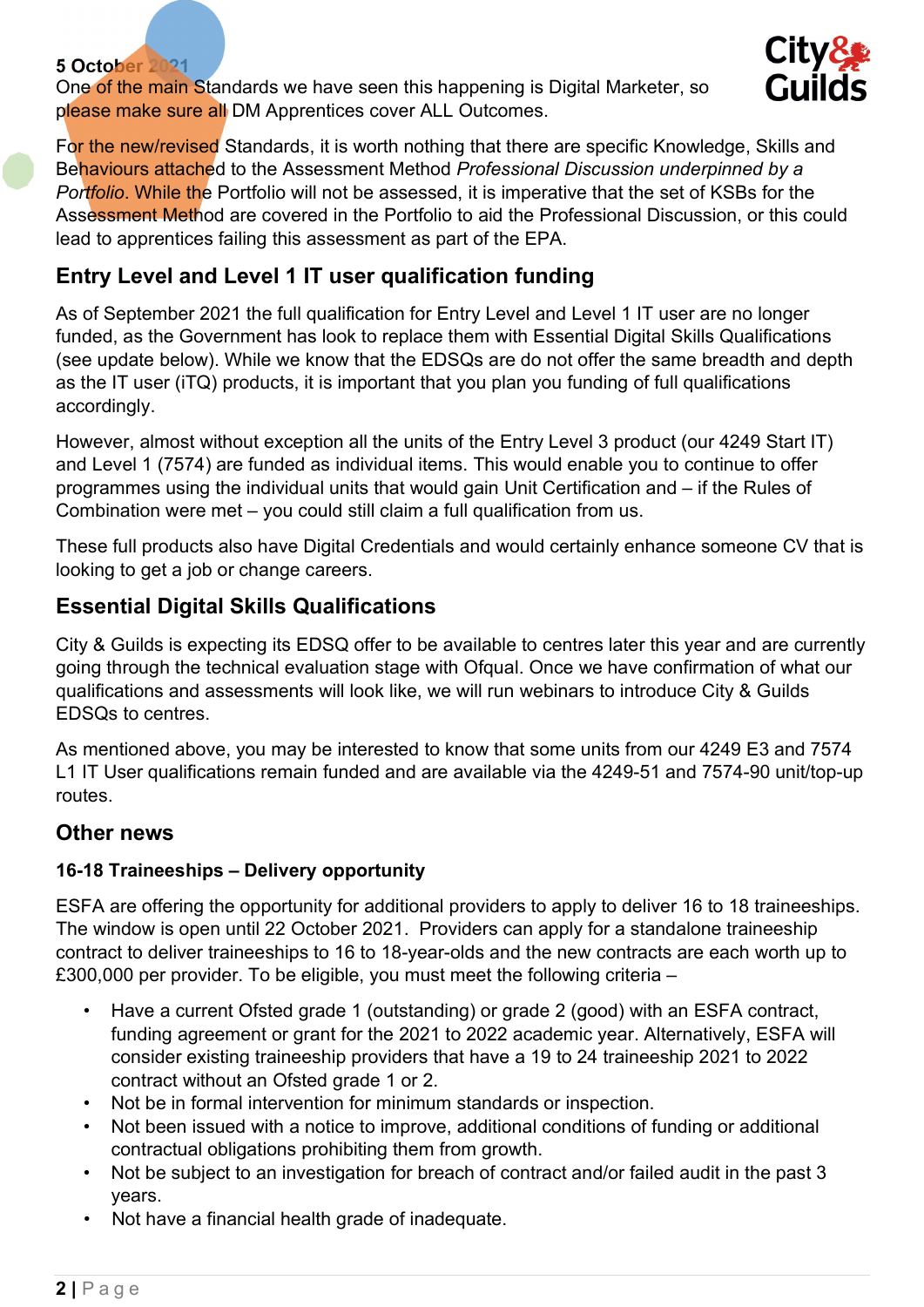#### 5 October 2021

An excellent opportunity for private providers to gain funding to deliver to 16-18 year  $\lceil \cdot \rceil$  lil olds, with traineeships being supported by Treasury and DfE as the main pre-apprenticeship programme. There will be a big marketing push for traineeships from DfE later this year with TV and radio campaigns, when competition from the DWP Kickstart Scheme ending should increase take up. The application form and further information can be found:

https://www.gov.uk/government/publications/16-to-18-traineeship-market-entry

#### DfE – Contingency guidance for Awarding in 2022

ESFA have DfE have published guidance explaining what colleges need to know about the contingency arrangements for awarding VTQs and other general qualifications in summer 2022. It can be found:

https://www.gov.uk/government/publications/awarding-qualifications-in-summer-2022?utm\_medium=email&utm\_campaign=govuk-notifications&utm\_source=1d36b92c-36eb-4092-9c5d-b8ae99a3c0f5&utm\_content=daily

#### West Midlands Combined Authority – Rail Training Centre

The centre, at City of Wolverhampton College's Wellington Road campus, will be the first in the UK to offer training on slab track technology, which is used in the construction of high-speed rail lines like HS2.

It will also provide training on traditional rail and tram lines and is equipped with installation and maintenance equipment.

The centre will deliver rail training programmes, from beginner to advanced level, in partnership with National Infrastructure Solutions, a training provider in the rail, civil engineering and utilities industries and free rail training courses for people who are registered as unemployed through a sector-based work academy programme (SWAP). Full press release:

https://www.wmca.org.uk/news/college-s-new-rail-training-centre-gets-on-track/

#### Ofsted – review of Bootcamps

Ofsted has been asked by the Government to carry out a thematic survey of how well providers are developing and delivering Skills Bootcamps programmes.

The survey will assess the effectiveness and quality of the education and training students are receiving. DfE confirmed today that skills bootcamps would only fall under the scope for routine Ofsted inspections "if and when" they become a rolling programme with regular funding.

This indicates that Bootcamps could be here to stay, although the inspection/survey findings are likely to influence any future arrangements, as quality of delivery and outcomes for learners and employers will play a large part in final Government decision.

Full announcement:

https://www.gov.uk/government/news/ofsted-to-carry-out-survey-of-effectiveness-of-skillsbootcamps?utm\_medium=email&utm\_campaign=govuk-notifications&utm\_source=e08cc2fb-9846-408c-b8cf-ac719aea8d89&utm\_content=immediately

#### Independent Assessors - Vacancies

Data Analyst : Lead Independent Endpoint Assessor and Independent Endpoint Assessor Infrastructure Technician: Independent Endpoint Assessor Digital Marketer : Independent Endpoint Assessor Unified Communications Technician: Independent Endpoint Assessor